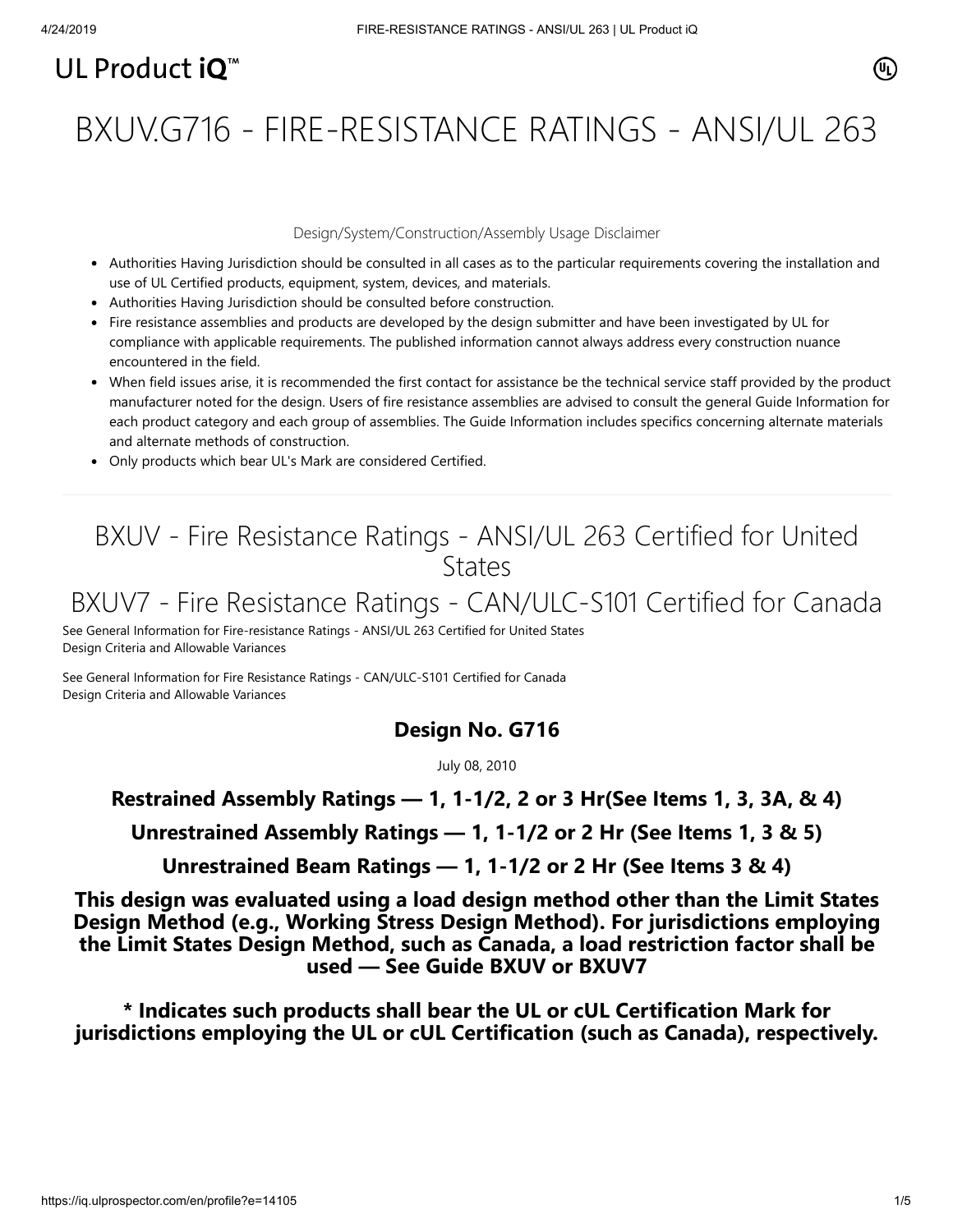

1. **Normal-Weight Or Lightweight Aggregate Concrete —** Normal weight concrete, carbonate or siliceous aggregate, 150 pcf unit weight, 3500 psi compressive strength, vibrated. Lightweight concrete, expanded shale, clay, or slate aggregate by rotary-kiln method, 117 pcf unit weight, 3500 psi compressive strength, vibrated, 2 oz air entrainment per bag of cement.

Concrete may be cast over removable plywood forms for all ratings or over corrugated steel deck forms (Item 3A) for 2 Hr or lesser ratings. Min thickness of concrete topping over plywood forms is 3 in. Min thickness over top of corrugated steel forms (Item 3A) is 2-3/4 in. with Types D500, D510 joists, or mini joists Types TC, RTC or SRTC. Min concrete thickness, as measured from the bottom of the steel floor units with Types MD2000, MD and RMD joists is 4-1/4 in.

When no Spray-Applied Fire Resistive Materials protection is applied to the underside of concrete slabs, the Restrained and Unrestrained Assembly Ratings depend on the type of concrete aggregate and joist spacing as shown below, and are limited to a max 2 Hr ratings:

|                                                                                    | <b>Normal Weight</b><br>*Concrete Slab Thk In          |                                                    | Lightweight<br>*Concrete Slab Thk In                          |                                                    | <b>Min Concrete</b>                                                 |
|------------------------------------------------------------------------------------|--------------------------------------------------------|----------------------------------------------------|---------------------------------------------------------------|----------------------------------------------------|---------------------------------------------------------------------|
| <b>Restrained or</b><br><b>Unrestrained</b><br><b>Assembly</b><br><b>Rating Hr</b> | Joist<br><b>Spacing</b><br>50-1/2 In.<br><b>OC Max</b> | Joist<br><b>Spacing</b><br>66 In.<br><b>OC Max</b> | <b>Joist</b><br><b>Spacing</b><br>50-1/2 In.<br><b>OC Max</b> | Joist<br><b>Spacing</b><br>66 In.<br><b>OC Max</b> | Cover on<br><b>Wire Fabric</b><br><b>From Bottom</b><br>of Slab In. |
|                                                                                    | $3 - 3/4$                                              | $4 - 1/2$                                          | 3                                                             | $4 - 1/2$                                          |                                                                     |
| $1 - 1/2$                                                                          | $4 - 1/2$                                              | $4 - 1/2$                                          | $3 - 1/2$                                                     | $4 - 1/2$                                          | $1 - 1/8$                                                           |
|                                                                                    | $5 - 1/4$                                              | $5 - 1/4$                                          | 4                                                             | $4 - 1/2$                                          | $1 - 1/4$                                                           |

\*Thicknesses of slab are measured from top of steel form units or top of plywood forms.

2. **Welded Wire Fabric —** As required for structural capacity but not less than the min areas determined in accordance with the latest ACI Specifications.

3. **Structural Steel Members\* —** Hambro joists with top chord embedded in concrete, spaced 50-1/2 in. O.C. max with protected floors and 66 in. O.C. max for unprotected concrete slabs (see Item 1). Two types of joists available, i.e., open web types designated D-500, and MD2000, or fabricated from single sheet of steel designated D-510. For short spans, mini joists, Types TC, RTC, SRTC, MD or RMD may be used as alternates to above joists. Max hourly rating with D-510 joists is 2 Hr. Min nom depth of D-510 joist is 8 in., min, steel thickness is 0.070 in. For D-500 or MD2000 joists, min area of bottom chord and web members depends on the thickness of Spray-Applied Fire Resistive Materials on the joist as shown in Item 4 below.

**HAMBRO STRUCTURAL SYSTEMS, DIV OF CANAM STEEL CORP** — Types D-500, D500LH, MD2000, or D-510. For short spans, Types TC, RTC, SRTC, MD and RMD joists.

3A. **Steel Form Units —** (Not shown), For use in 2 Hr or less rated assemblies only. 1-1/2 in. deep, 22 gauge galv fluted steel floor and form units for use with Types MD2000, MD and RMD joists. Optional nom 5/8 in. deep corrugated steel form units, nom 2-1/2 in. pitch, 28 gauge galv or uncoated for use with Types D-500, D510, TC, RTC and SRTC joists. Steel form units are not considered in calculating the load carrying capacity of the slab.

3B. **Permanent Roll Bars —** (Not shown, Optional) — Installed perpendicular to joists to support corrugated steel forms, Item 3A. Hatshaped steel section, 1/2 in. wide, 2 or 2-1/2 in. deep, 18 gauge steel. Ends engaged into slots near top of joists, spaced 30 in. O.C. max.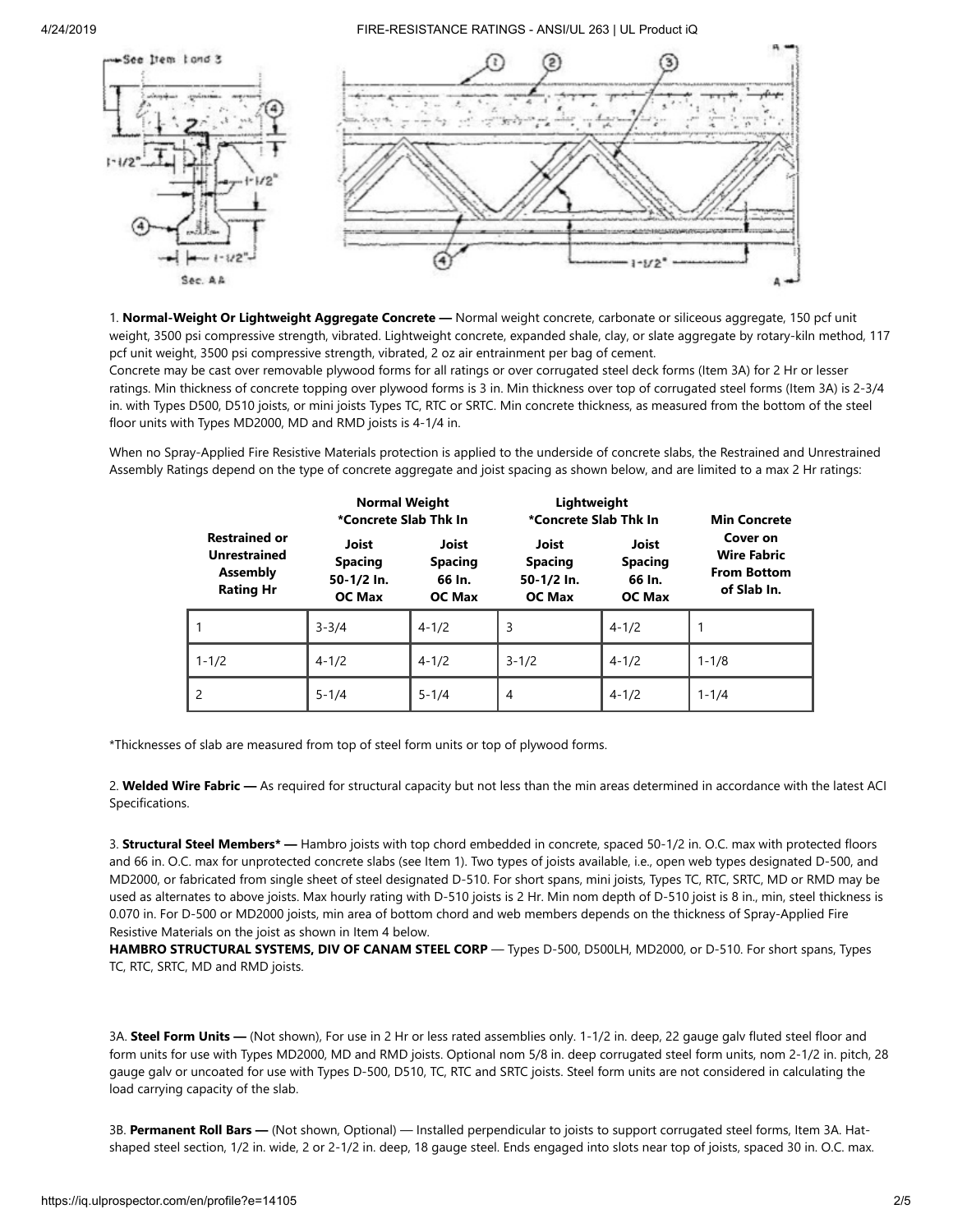3C. **Steel Joists —** (Not shown) — As an alternate to Structural Steel members (Item 3), Type 16K6 min size.

3D. **Horizontal Bridging —** (Not shown) — For use with noncomposite joists (Item 3C). Min 1-1/4x1-1/4x1/8 in. thick steel angles. Number and spacing per SJI Specifications. Welded to top and bottom chords of each joist. Min thickness of Spray-Applied Fire Resistive Materials on bridging is 1-1/2 in.

4. **Spray-Applied Fire Resistive Materials\* —** All surfaces to which material is applied must be free of dirt, loose scale and oil before spraying. Applied by mixing with water and spraying in more than one coat approx 3/4 in. thick, to the required thickness on the joists and permanent roll bars (Item 3B) as tabulated below. Min avg density of 15 pcf for the Types 304 and 404 . For method of density determination see Design Information Section. For method of density determination, refer to Design Information Section.

| <b>Type of</b><br><b>Joist</b> | <b>Bottom</b><br><b>Chord</b><br>Sq In. | <b>Min Area</b><br>of Joist<br>Web<br>Sq In. | Thkns of<br><b>Spray Applied</b><br><b>Fire Resistive</b><br>Mtl In. | Hr<br>Rating                 |
|--------------------------------|-----------------------------------------|----------------------------------------------|----------------------------------------------------------------------|------------------------------|
| $D-500,$                       | .708                                    | .442                                         | $1 - 1/2$                                                            | 3 Hr or less                 |
| <b>16K6</b>                    |                                         |                                              |                                                                      | <b>Restrained Assembly</b>   |
| or MD2000                      |                                         |                                              |                                                                      | 1-1/2 or 1 Hr                |
|                                |                                         |                                              |                                                                      | <b>Unrestrained Assembly</b> |
|                                |                                         |                                              |                                                                      | 1-1/2 or 1 Hr                |
|                                |                                         |                                              |                                                                      | Unrestrained Beam            |
| $D-500$                        | .560                                    | .299                                         | 2 with                                                               | 2 Hr or less                 |
| or MD2000                      |                                         |                                              | metal lath,                                                          | <b>Restrained Assembly</b>   |
|                                |                                         |                                              | 2-1/2 with-                                                          | 2 Hr or less                 |
|                                |                                         |                                              | out metal                                                            | <b>Unrestrained Assembly</b> |
|                                |                                         |                                              | lath (see                                                            | 2 Hr or less                 |
|                                |                                         |                                              | item 5)                                                              | Unrestrained Beam            |
| $D-510$                        | $\overline{\phantom{a}}$                | ÷.                                           | $1 - 5/8$                                                            | 2 Hr or less                 |
|                                |                                         |                                              |                                                                      | <b>Restrained Assembly</b>   |
|                                |                                         |                                              |                                                                      | 1-1/2 or 1 Hr                |
|                                |                                         |                                              |                                                                      | <b>Unrestrained Assembly</b> |
|                                |                                         |                                              |                                                                      | 1-1/2 or 1 Hr                |
|                                |                                         |                                              |                                                                      | <b>Unrestrained Beam</b>     |

Material applied in one or thinner multiple coats to underside of steel form units, to a final thickness of 1/2 in. following the contour of the form units. When the thickness of flat reinforced-concrete slab is a min 3 or 4-1/2 in. for the 50-1/2 in. or the 66 in. joist spacing, respectively, per Item 1, but less than the tabulated min thicknesses in Item 1, the underside of the concrete slab shall be protected with Spray-Applied Fire Resistive Materials according to the table below:

| <b>Concrete</b><br><b>Type</b> | <b>1 Hr Restrained</b><br>Assembly<br>Rating | 2 Hr Restrained<br><b>Assembly</b><br>Rating | <b>3 Hr Restrained</b><br>Assembly<br>Rating |
|--------------------------------|----------------------------------------------|----------------------------------------------|----------------------------------------------|
| Normal-Weight                  | 3/8                                          | 3/4                                          | $1 - 1/4$                                    |
| Lightweight                    | -                                            | 3/8                                          |                                              |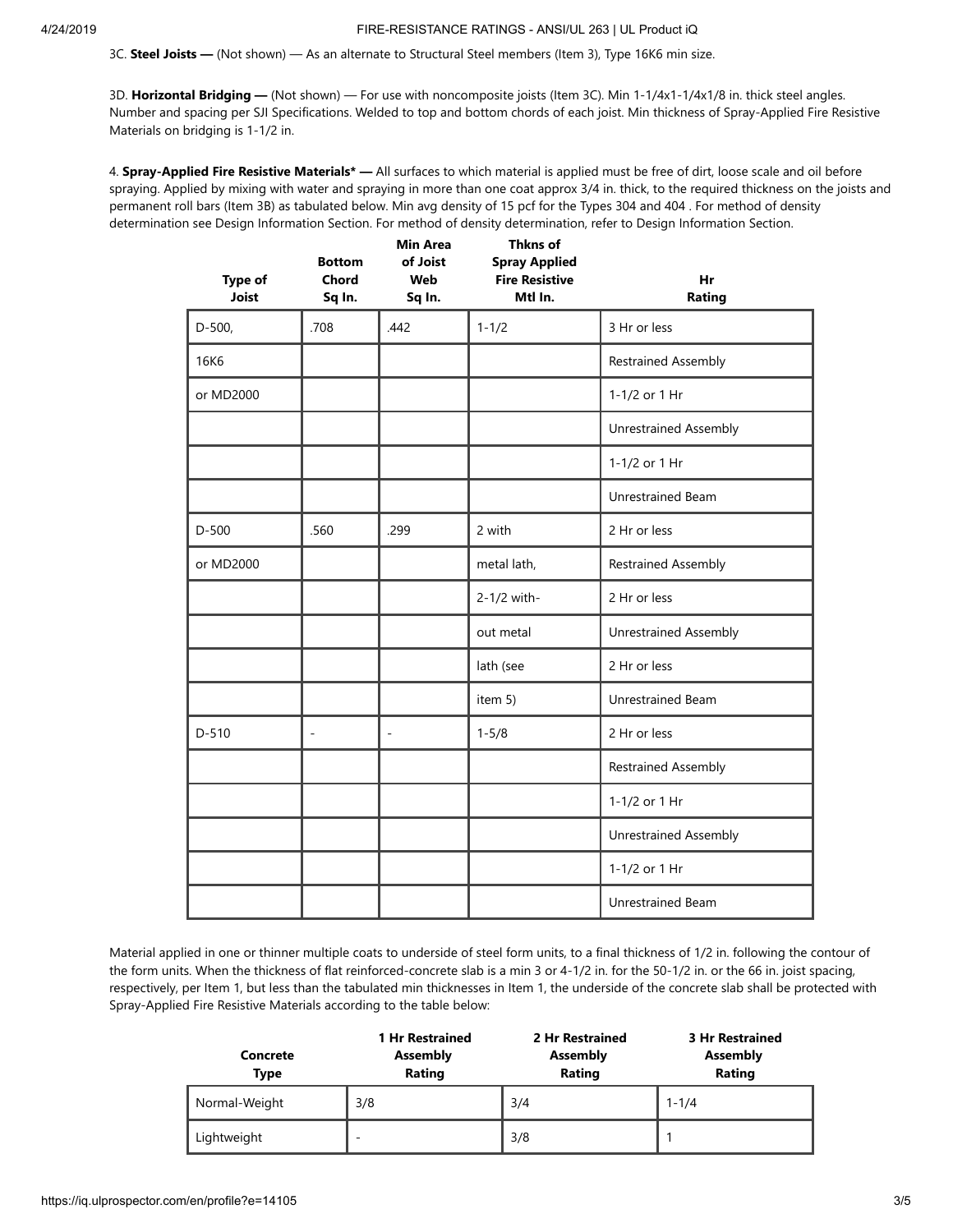For 2 h Unrestrained Assembly Rating with flat normal weight reinforced-concrete slab with min 3/4 in. concrete cover to the reinforcing steel, and 3/8 in. thickness of protection material on the bottom of the slab, the slab thicknesses and joist protection shall be according to the table below:

| Concrete<br><b>Type</b> | Concrete<br><b>Slab</b><br>Thkns In. | <b>Type of</b><br>Joist | <b>Min Bottom</b><br><b>Chord Steel</b><br>Area Sq In. | <b>Min Area</b><br>of Joist<br>Web Sq In. | <b>Thkns of</b><br><b>Spray Applied</b><br><b>Fire Resistive</b><br>Mtl on<br>Joist In. |
|-------------------------|--------------------------------------|-------------------------|--------------------------------------------------------|-------------------------------------------|-----------------------------------------------------------------------------------------|
| Carbonate               | $3 - 1/4$                            | $D-500$                 | 0.560                                                  | 0.299                                     | 2 with metal                                                                            |
| Aggregate               |                                      |                         |                                                        |                                           | lath and                                                                                |
|                         |                                      |                         |                                                        |                                           | 2-1/2 without                                                                           |
|                         |                                      |                         |                                                        |                                           | metal lath                                                                              |
| Siliceous               | $3 - 3/4$                            | $D-500$                 | 0.560                                                  | 0.299                                     | 2 with metal                                                                            |
| Aggregate               |                                      |                         |                                                        |                                           | lath and                                                                                |
|                         |                                      |                         |                                                        |                                           | 2-1/2 without                                                                           |
|                         |                                      |                         |                                                        |                                           | metal lath                                                                              |
| Carbonate               | $3 - 1/4$                            | $D-510$                 | $\overline{a}$                                         | $\overline{\phantom{0}}$                  | $1 - 5/8$                                                                               |
| Aggregate               |                                      |                         |                                                        |                                           |                                                                                         |
| Siliceous               | $3 - 3/4$                            | $D-510$                 | $\overline{a}$                                         | $\overline{\phantom{0}}$                  | $1 - 5/8$                                                                               |
| Aggregate               |                                      |                         |                                                        |                                           |                                                                                         |

#### **ISOLATEK INTERNATIONAL** — Types 304 and 404

5. **Metal Lath —** (Optional, not shown) — Metal lath may be used to facilitate the spray application of Spray-Applied Fire Resistive Materials to steel bar joists and trusses. Diamond mesh, 3/8 in. expanded steel lath, 1.7 to 3.4 lb/sq yd is secured to one side of each steel joist with No. 18 SWG galv steel wire at joist web and bottom chord members, spaced 15 in. OC max. When used, the metal lath is to be fully covered with Spray-Applied Fire Resistive Materials with no min thickness requirements.

5A. **Non-Metallic Fabric Mesh —** (Optional, not shown) — As an alternate to metal lath, glass fiber fabric mesh, weighing approximately 2.5 oz/sq yd, polypropylene fabric mesh, weighing approximately 1.25 oz/sq yd or equivalent, may be used to facilitate the spray application. The mesh is secured to one side of each joist web member. The method of attaching the mesh must be sufficient to hold the mesh and the spray-applied resistive materials in place during application and until it has cured. An acceptable method of attaching the mesh is by embedding it in min 1/4 in. long beads of hot melted glue. The beads of glue shall be spaced a max 12 in. OC along the top chord of the joist. Another method of securing the mesh is by using 1-1/4 in. long by 1/2 in. wide hairpin clips formed from 18 SWG or heavier steel wire.

## **\* Indicates such products shall bear the UL or cUL Certification Mark for jurisdictions employing the UL or cUL Certification (such as Canada), respectively.**

[Last Updated](javascript:openit() on 2010-07-08

The appearance of a company's name or product in this database does not in itself assure that products so identified have been manufactured under UL's Follow-Up Service. Only those products bearing the UL Mark should be considered to be Certified and covered under UL's Follow-Up Service. Always look for the Mark on the product.